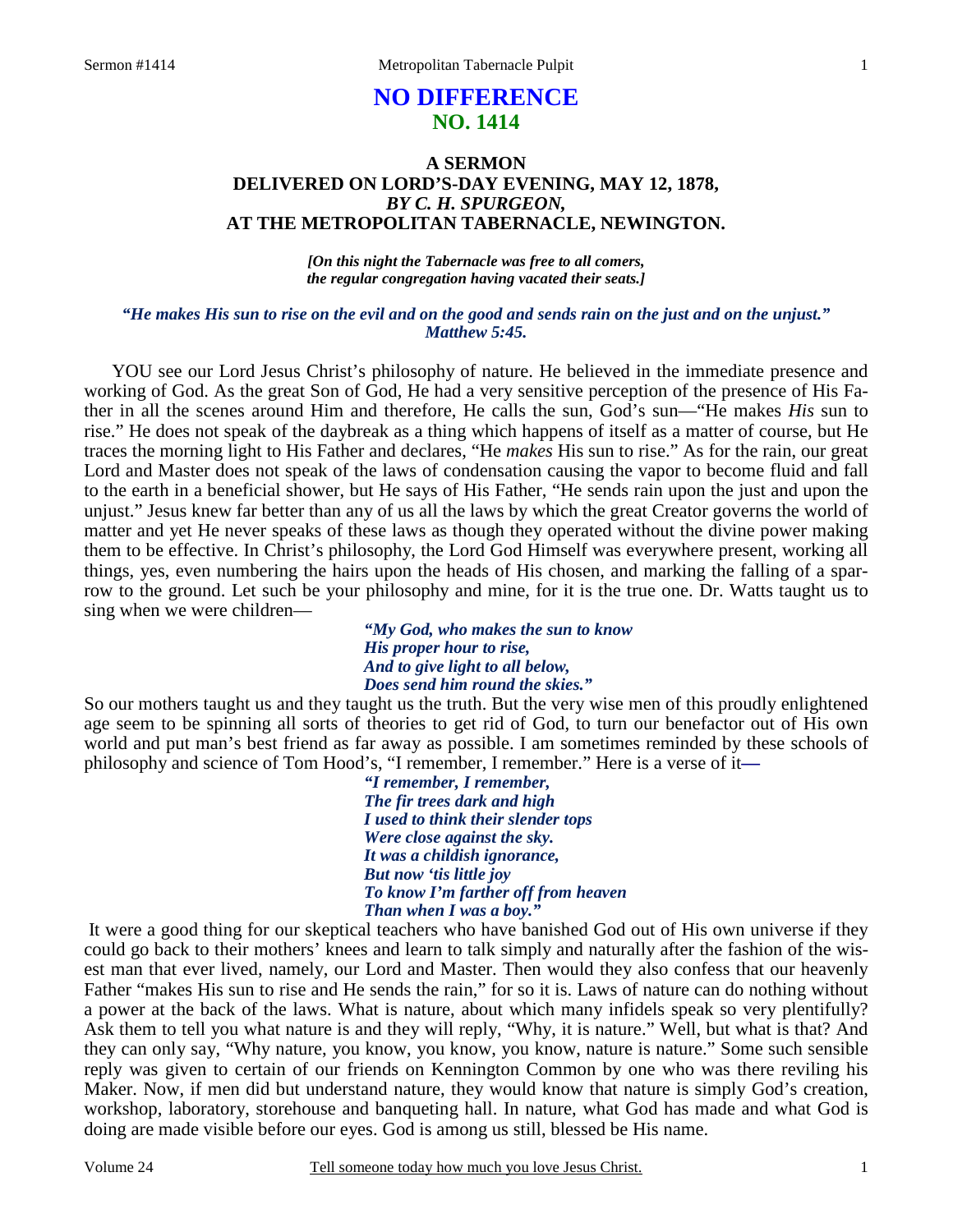Believing this, we at once perceive that the Lord has been talking with us during the last few days very sweetly and delightfully. The merciful Father speaks to us with charming eloquence on such a day as this, of which George Herbert would have said—

#### *"Sweet day, so cool, so calm, so bright, The bridal of the earth and sky."*

Coming just in the middle of this fair season of hope and promise, concerning which he sang*—* 

*"Sweet spring, full of sweet days and roses,* 

#### *A box where sweets compacted lie,"*

it has a still small voice which all should wish to hear. What a blessing to have enjoyed such a May-day as this has been. We have had God speaking to us according to the exact style of our text. He has made His sun to shine, and He has us sent rain. Our days for some little time, have been made up of sunshine and shower, with every now and then, that wondrous masterpiece of glory in the sky which we call the rainbow, of which God has said, "I, even I, do set My bow in the cloud," "whose warp is the raindrop of earth and whose woof is the sunbeam of heaven," glorious symbol of His grace and faithfulness, who hung it in the clouds. Now what does God say to us in the sunshine and the shower, which comes the one after the other, in such pleasant alternation, making the grass so green and causing flowers to deck both tree and herb? What does He say in all this? There is a voice full of the music of love, to which we shall do well to listen.

There is one instruction in it and only one that I shall be able to expound tonight. It is the fact brought out in the text, "He makes His sun to rise on the evil and on the good, and sends rain on the just and on the unjust."

One of the most considerable heights anywhere near London is Leith Hill, near Dorking. And if you have ever stood there, as I often have done with delight, you may, perhaps, have thought over our text. Far around you see the distant lands, pasture, crop land, parks, woods, with here and there the laughing water, and beyond the blue hills the distant sea. Up comes a gleam of sunlight, where all was cloud before. By-and-by the sun bursts out in full beauty. Do you notice how impartial it is? Men have mapped out the country. So far is allotted to this squire, so far to that, with here and there an insignificant patch pilfered from the wayside or the common which may belong to some industrious peasant. But the sun shines on all, glances into the hall, peeps into the cottage, gleams from the white spire of the church and flashes from the tavern signboard swinging in the breeze. It shines on the wayside and floods the green where the children are at play, with its golden light. It sweeps over all, in fact. Now that farm over yonder belongs to a miser who is sure to rake his stubble after the harvest, lest the poor should glean an ear or two—a man who fights and quarrels with his neighbor, yet the sun shines on his selfish heritage. Yonder farm belongs to one who would, if he could, rob the orphan and fatherless and the widow—a heartless wretch, unworthy to gather a sour apple from the sharpest crab tree. Yet the sun shines on his wheat and barley just the same as on that portion of land which belongs to the generous-hearted and the free, to the gracious and the godly. There is no distinction made between the meadows of the righteous and the pastures of the wicked. As you see the sunlight bathe the whole of the scene before you, the entire landscape smiles with universal joy. While you are watching, that cloud which all day long you had suspected would turn to a shower, comes rushing up with the wind—the Great Father blowing with His breath this traveling fountain of the sky. Then it begins to pour. We seek the shelter of the lofty tower of Leith without a murmur, for we know that the rain is seasonable. The land needs it. It has been dry and parched for weeks. Down comes the blessed shower that shall fill our barns with plenty. Yes, yes, the Lord is pouring forth a shower of food-creating moisture, and look, it is raining on the miser's piece of land just as much as on his liberal neighbor's. It is watering the farm of the man who would rob the fatherless of his shoes if the law permitted him. It is making his broad acres teem with plenty just as surely as it is fattening the poor man's patch, or falling upon the widow's scanty plot, or on the farm of the gracious godly man. As though He did not regard human character at all, God bids His sun shine on good and bad. As though He did not know that any men were vile, He bids the shower descend on just and unjust. Yet He does know, for He is no blind God. He does know and He knows when His sun shines on yonder miser's acres that it is bringing forth a harvest for a fool. He does it deliberately. When the rain is falling upon yonder oppressor's crops, He knows that the oppressor will be the richer for it and means that He should be. He is doing nothing by mistake and nothing without a purpose. It is of His own will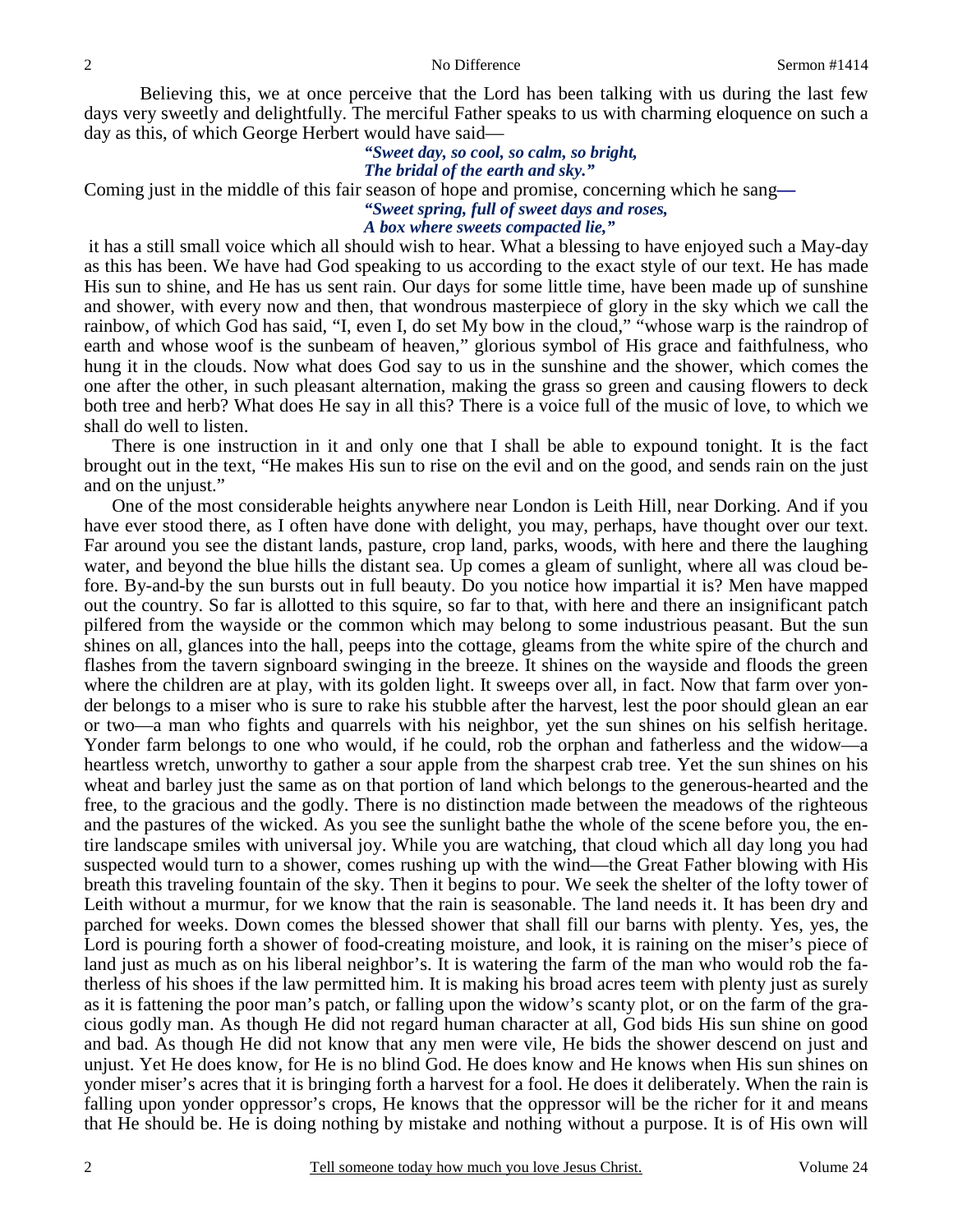that He thus scatters sunlight with both His hands and pours the bounteous shower on all things that grow. He knows what He is doing, blessed be His name. He sends forth, on purpose, sunshine and shower on the evil and on the good, and that is the one lesson we want to bring out tonight. What is the meaning of this boundless generosity? Why this impartial bounty, this indiscriminate liberality?

What does God say to us when He acts thus? I believe that He says this—"This is the day of free grace. This is the time of mercy." The hour for judgment is not yet, when He will separate between the good and the bad, when He will mount the judgment seat and award different portions to the righteous and to the wicked. Sheep and goats as yet, feed together and He gives to them all their fodder. Wheat and tares grow in the same field and He ripens both for the harvest. This is not the day of justice, but the period of mercy—free rich mercy—mercy to the undeserving, grace to the worthless, sunlight of love for the evil and showers of blessings for the unjust.

That is the teaching of the great Father to us tonight, and in trying to bring it out, I shall first show *how forcible it is made to appear by its being placed as an example.* Secondly, *I shall dwell upon the act itself,* drawing inferences from the impartiality of sunshine and shower to encourage all who long to receive grace at the great Father's hand. And lastly, I shall *let the plants and grass and trees talk to you a little.* 

**I.** First, then, this which is spoken, concerning God's causing His sunshine to fall on the evil as well as on the good, is set before us as AN EXAMPLE AND HENCE THE EMPHASIS OF ITS MEANING. We are, according to the verses which precede our text, to love our enemies, to bless them that curse us, to do good to them that hate us, to pray for them which despitefully use us and persecute us, because if we do, we shall be like our Father in heaven who blesses with sunshine and showers the bad as well as the good. It must mean then, that He, in causing His sun to shine upon the bad, is rendering good for evil, is wishing well to those who treat Him ill, is intending favor to those that despitefully use Him and persecute His cause. That is what the text means. God would not command us to do what He will not do Himself, if placed in similar circumstances. He bids us forgive because His sunshine and showers teach us that He is ready to forgive. He bids us do good to those who do us ill, because in sunshine and showers He is doing good to those who hate Him and despitefully use Him. Now suppose, my brethren, that we were all enabled, by divine grace, to follow out the precept which is set before us? Our conduct would be regarded by most men as being *very extraordinary*, for most people say, "Well, I will do good to a man if he is a deserving character, but you cannot expect me to help the undeserving. I will cheerfully render a measure of assistance to a person who is grateful, but to the ungrateful and the evil you do not expect me to be kind? Yes, I will be kind to my neighbor, but that man who the other day was so contemptuous in his behavior as to treat me worse than a dog and seemed as if he would tread me under his feet like dirt, would you have me do him kindness?" Now, suppose that you are able to rise to the example which is put before you and that you persistently do good and only good even to the worst of men? And when you are treated with evil, let us suppose you are able to do only more good and thus heap coals of fire upon the offender's head by being more generous to him than ever—that would be very extraordinary conduct. You think so, I know, for you feel the proposal to be too hard for flesh and blood to carry out and so indeed it is. If however, you are enabled to rise to so great a height, you will astonish all around you and become a wonder to many.

Admire, then, with all your hearts, the marvelous conduct of your God. He is prepared to put away all the offenses of the past and He is ready to forgive and to do good to those who have been doing ill all their days. Yes, to take into His very heart of love and make into His children the very persons who have hated Him and spoken evil against Him. Will it not be extraordinary if He does that to you, dear friend, if such has been your character? Know, then, that the Lord loves to do extraordinary things. "Who is a God like unto You, passing by transgression, iniquity, and sin?" "As high as the heavens are above the earth, so high are His ways above our ways, and His thoughts above our thoughts." God is prepared to save extraordinary sinners by an extraordinary act of love, wiping out the past and causing them to begin a new life in which they shall be enriched with His favor and preserved by His love.

Again, if a man should carry out what I have tried to set forth—the continuous rendering of good to the undeserving—he would be regarded by all thinking persons whose judgment is worth taking, to be *very noble.* When a man has been abused, misrepresented and slandered, and he simply smiles and says, "If you knew me better you would not treat me so," and if the first time he finds an opportunity, he helps

3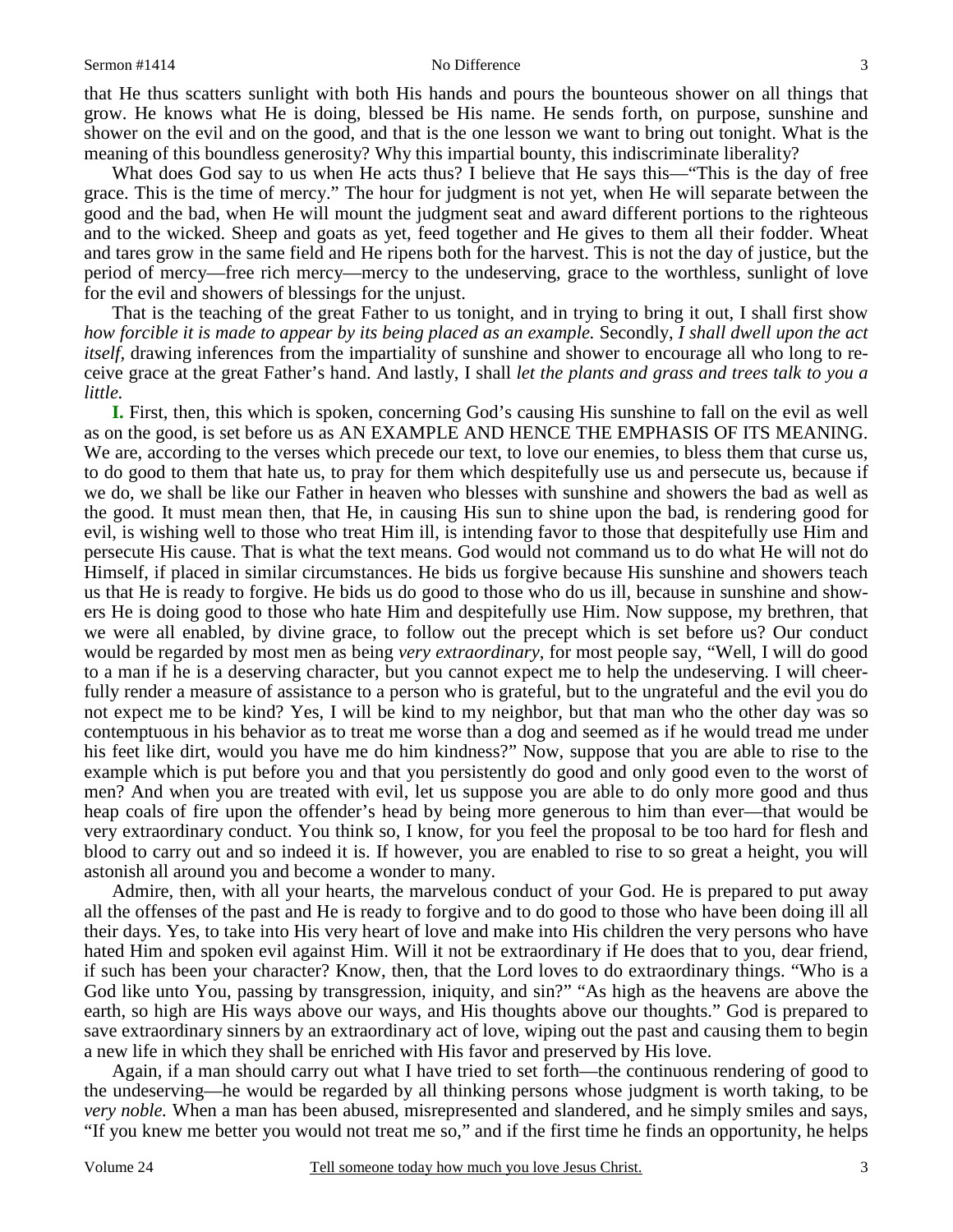the man who injured him and still gets no gratitude, but on the contrary, worse treatment than before, and he is still able to persevere in doing good, most of you would say, "What a noble fellow he is." Even the man who does not praise him is obliged to feel his greatness. There is about such a man a superiority which covers him with honor in the consciences of those who observe his gentle spirit. Now, listen, you that are conscious of great sin against God. If the Lord were tonight, to put all your sins behind His back and would take you into His family, as He took the poor returning prodigal and make a great feast for you, as He did when His son that was lost was found, would it not be noble of Him? Would you not feel that His thoughts are far above your thoughts? Of course you would. Yes, but my God does noble deeds such as make the harps of heaven ring with ecstatic music, as the cherubim and seraphim behold His grace. O thrice noble God, there is none like You, so ready to pardon and to receive each returning penitent and restore him to Your favor. To pardon you, my sinful brother, would be extraordinary and honorable to the last degree, but God is prepared to act after that noble fashion. Will you not accept such boundless love and be at peace with such a Lord?

Do you not all feel that if you could act in so noble a style it would be very *pleasurable* to you? No doubt there is some pleasure in knocking a fellow down who insults you, but it cannot last long. When the fire of passion goes out, a man begins to think whether it was a good thing to do, after all. But not to do it, to turn the other cheek when you have been struck, to do good instead of evil, have you ever tried that? If you have done so, you have heard music in your heart at midnight at the remembrance of your forbearance. When you have been lying awake, you have thought it over and you have said to yourself, "It makes me happy to think that I did not reply to that angry man in an angry tone—to think that I did not after all, give him a smart blow when he gave me one, but that I showed patience and good temper and endured ill treatment for Christ's sake." It is a pleasure as deep as it is noble. To be Christ-like is to enjoy a heaven within your breast. Even so, it is a pleasure to God to have mercy upon sinners. He delights in mercy. Nothing gives God greater delight than to save those who have offended Him. He is always ready for a gracious deed, and freely of His own will, He meets those who seek His face. He does not want you to melt His heart with tears in order to win His love and He does not require the laceration of your body by penance or a long period of agonizing doubt before He grants full and effectual pardon. It is His joy to pardon. He meets returning sinners when they are yet a great way off and kisses them. So rejoiced, is He to receive them, that if they are glad to be received, yet He is the gladder of the two. Joyous is the great Father's heart when He presses His Ephraims to His bosom.

Did I hear somebody say, "But this that you are talking about is not justice"? Listen—*it is not unjust*. Look at the conduct which our Lord commands us and see if that would be unjust. If a man has insulted me and I forgive him, am I unjust? If a man has slandered me and I overlook it, am I unjust? If a man has done me an injury and I refuse to take any revenge except that of doing good to him, am I unjust? Certainly I am not acting according to the laws of justice, but then I am not the judge, and not being the judge, why should I undertake an office to which I am not called? God is the judge of all by necessity of His nature, but He will not fully display that character till the day when in the person of His Son He shall come with all His holy angels to summon men to His bar. For the present He does not deal with living men after the rule of justice, but He deals with them according to His grace. If anyone should question why He should give His grace to the undeserving, here is a sufficient answer for them—"May I not do as I will with My own? Is your eye evil because Mine is good?" If you choose to show kindness to those who do not deserve it, who shall say to you, "No"? May not a man be as generous and forbearing as he pleases? What law, human or divine, forbids him? And if God, with infinite sovereignty of mercy, chooses to dispense His favors even to those who deserve nothing at His hands, let Him be adored forever, but let Him not be questioned for so doing. At any rate, it ill becomes the undeserving themselves to raise such a question—rather let them eagerly accept the bounty of the pardoning God.

And then note this thought—that to do good to the evil is, after all, *promotive of righteousness.* To be good to the unjust is to help on the cause of right, for goodness to the evil is one of the most wooing things in the world, wooing them, I mean, to repent and do good in return. Let me give you an anecdote. There was a farmer who lived in one of the new settlements of America. We will call him Mr. Wrath, for he was a man of a horrible temper and everybody who lived near him was made to know it. He had an excellent Christian man living near him—a gentle, good, easy-tempered soul, and on one occasion this good man's hogs strayed into the bad man's wheat and caused damage. Mr. Wrath came down in a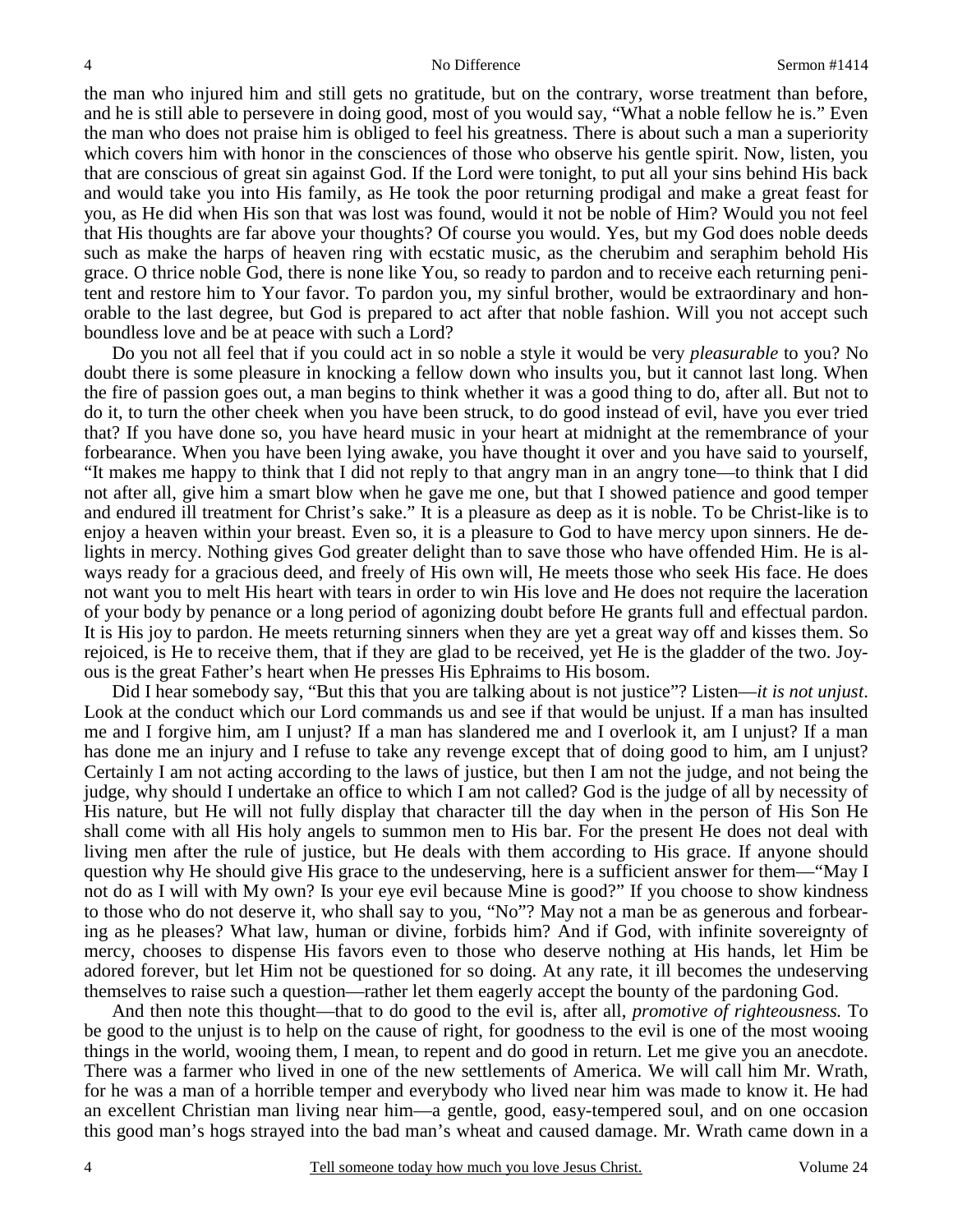tearing rage and said what he would do and what he would not do. The other offered to pay for the damage and said that he was very sorry for his neglect and would do his best that it should not happen again. However, it did happen again, and the owner of the wheat was in a great passion. He caught the swine and killed them all, put their bodies on a cart and took them back to his neighbor. "Your hogs," he said, "got into my wheat—*here they are."* And sure enough there they were, all dead. Of course, the owner of the hogs might have gone to the authorities against Mr. Wrath and obtained damages at more or less the cost of trouble and temper, but he merely said that he was exceedingly sorry that his hogs had transgressed again and there ended the matter. Sometime after, it came to pass that Mr. Wrath's pigs went astray, as pigs will do, and they damaged the Christian's wheat. What did he do? He had not sought a legal remedy against his adversary. Would not it have been fair and straightforward to butcher Mr. Wrath's hogs on the principle of tit for tat, as the proverb puts it? Of course it would have been, but a Christian does not act upon that worn-out legal principle. Instead of killing the creatures, he caught them all, tied their legs, put them on a cart, drove up to the door and said, "Friend Wrath, your hogs got into my wheat. I have brought them to you. *Here they are"*—the very words that Mr. Wrath had used to him. Mr. Wrath went to the cart, of course expecting to find his swine all dead. But there they were, all right enough, grunting in proof of their continued existence. "There," the neighbor said, "hogs are always troublesome. I dare say you could not help their getting into my wheat." Mr. Wrath's temper was changed from that very day. How could he behave badly to such a neighbor who had vanquished him by forgiving him the injury that he had done him? Now, just as men can win upon men by their kindness, so does God win upon the hearts of men by His love when the Holy Spirit, leads them to see and feel that He acts graciously towards them. There is no power to win a man like the power of love. If you have ever been converted, dear friends, I think that you have felt that you could say*—*

### *"I yield, by sovereign love subdued— Who can resist its charms?"*

The thunderbolts of God might have broken you down, but they could not have forced love into your terrified soul. Yet, when Jesus came in love and mercy, you were compelled to yield and that most gladly and heartily. So God's goodness to the unjust is aiding and assisting the cause of righteousness and justice and who, therefore, shall say a word against it?

"Ah," says somebody, "but it is very *liable to be abused.* If you go and help the bad and benefit the unjust, you will find that they will take your charity and spend it wrongly, or perhaps they will turn again and harm you." This is very true, but still the Master says, "Love your enemies and pray for them that despitefully use you." He does not insert a clause to the effect that we are only to do this where we are sure that it will not be abused. No, it is absolute. If they make bad use of it, that is no business of yours. Your heavenly Father knows that the miser, when he reaps his harvest, will simply spend it on himself, yet He sends him the sunlight and the shower. He knows that yonder oppressive wretch will, with his wealth, go on to grind the poor, but He sends his crops the warm, genial sun and the refreshing rain, notwithstanding it. But, dear friends, there is this thing to be said about divine grace, that if God gives it to you, you cannot misuse it, for grace will change your heart and renew your nature, and if He is so ready to give to men those benefits which they can and do abuse, much more will He bestow that grace which is liable to no such ill usage.

Let me add however, if anybody does abuse God's mercy, just as if any man abuses your practical kindness, *it involves him in great guilt.* Men cannot do despite to goodness without becoming exceedingly vile. You will soon see this if I mention one anecdote. In Holland, in the days when the Baptists were persecuted, it happened that the canals were frozen over and one poor despised Baptist escaped from a person who was seeking to drag him before the magistrates to get blood money for his head. He ran across the river, which was wide and frozen. The ice was strong enough to bear him and he got safely to the other shore. The person who was seeking his life was a heavier man and he slipped through the ice and went into the water. And what did this poor hunted Christian man do? He turned round and at the peril of his own life he helped his persecutor out and landed him on the bank. And what did the wretch do but seize him and drag him before the magistrates, and he was burnt as the result of his own act of generosity. There is not a man in the world who does not feel that the wretch deserves universal condemnation. Everybody denounces him at once. So if, after God's mercy to the unjust and the bad, they still go on to sin against Him, I will leave the universal conscience of mankind to cry them down. I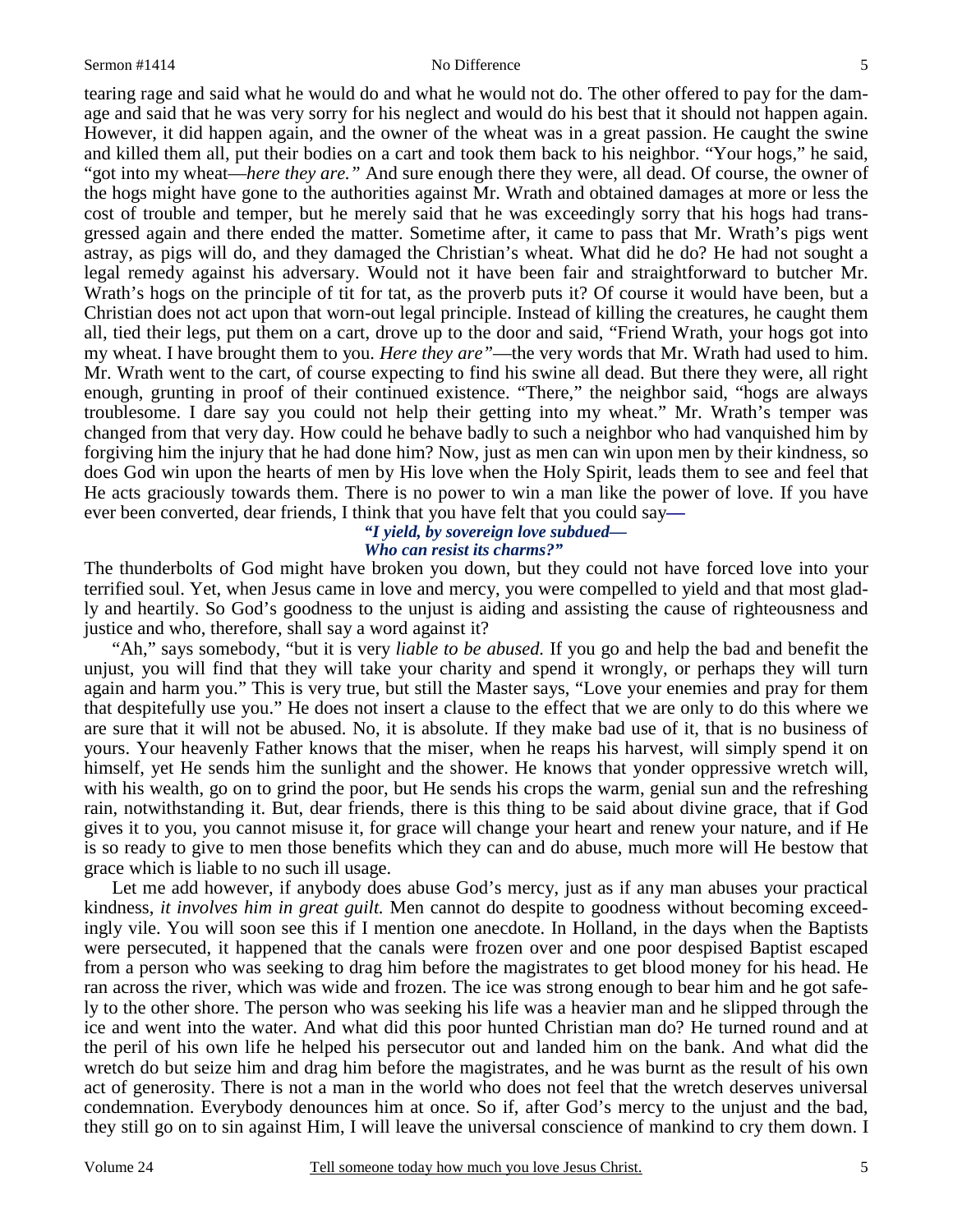heard the other day, an instance of a dog's returning good for evil and this places the matter in an equally strong light. A man had taken a dog with the intention of drowning him—a large Newfoundland dog. He went into a boat with a big stone intending to throw the dog out of the boat into the stream with the stone about his neck. Somehow or other before he had securely tied the stone, the dog had become free and in some little scuffle between them the boat was upset and dog and man were both in the water. The man sank and was nearly drowned, but the dog, noble creature, swam up and seized hold of the man and drew him safely to shore. Now suppose he had drowned the dog after that! Did I hear some indignant person say, "Let him be drowned himself"? He would not deserve to live, surely. I would take such a dog as that home and say, "While I have a crust, there shall be a bit for you, good dog who saved my life when I was destroying yours." Now, if even a dog, when it renders good for evil, gets a claim upon us, what shall I say of the great God who with generous liberality, continues to feed and keep in life and health the undeserving sons of men? And who more than this, has given His own Son to die and sent a message of amazing love to mankind, in which He says, "Come to Me: I am ready to forgive you. Come and accept My love and mercy. Let us be friends, for I delight to forgive sin"? Is it not clear that to abuse such love is black-hearted baseness? I beseech you, be not guilty of it.

**II.** Now, secondly, we may gather fresh hope and encouragement from THE FACT ITSELF. When the sunlight comes upon a wicked man's field and the rain descends upon the farm of a blaspheming atheist, the man has done nothing to deserve either shower or sun, but yet they favor him. And blessed be God, He gives His grace to those *who have done nothing to deserve it*. If all your life long you cannot think of one good action you have ever performed, nevertheless the grace of God is free to you if you will have it. "Believe in the Lord Jesus Christ and you shall be saved" is preached to you, for deserving and merit are out of the question. God gives freely even to the evil and the unjust.

Showers from heaven and sunlight come to those *who have not sought them* at the Lord's hands. That miser there never prayed for the sunlight. He does not believe in praying—not he. And that oppressor over yonder, which we spoke of, never asked God to send the rain. He said it was a matter of chance and he did not see the good of praying about it. Yet it came. And oh, what a wonder it is that God is often found of them that sought Him not! Persons have come into this Tabernacle and the last thing they thought of was that they would be saved that night, and yet they have been. God's infinite mercy sometimes comes to those who do not ask for it, according to the text, "I am found of them that sought Me not." Look at Colonel Gardiner. He had made a commitment and was about to perpetrate a gross act of vice, but the person whom he expected to meet had not come and therefore, he had to wait an hour or two. While he waited he saw or thought he saw, a vision of the Savior who said to him, "I did all this for you, what have you done for Me?" That question, with the sight of the Lord Jesus Christ, by divine grace, changed his heart. He never kept that appointment but, as most of you know, he became one of the most devout Christians in the world. Oh, tell it the wide world over that as the rain tarries not for man, nor waits for the sons of men, but comes according to the good favor of God, so often does His grace visit those who knew not God and sought not after Him. Let Him be praised and extolled forever and ever because of this.

Now, if grace sometimes comes to those who have not asked, do you not think that it will come to you who are asking for it? Oh you that are groaning for it, sighing for it and longing for it, do you think it will be denied to you? God forbid! He will be sure to bless you. Believe in the Lord Jesus and it is yours at once.

The rain comes to those *who do not even acknowledge the existence of God.* It waters the atheist's fields and refreshes the pastures of the fool who says in his heart, "There is no God." Even so, I have known the grace of God descend on those who have loudly denied His very existence. In our church there is one at least, who not long ago was a loud spokesman against God, but upon his dropping into this house, the word came with power to his soul and again, and again, and again it described his case, till at last he said, "There is a God, for He has found me out. The preacher seems to know my case and character." Every time he came, something was said which so accurately described himself that he could not understand and interpret it in any other way than that God had spoken to his soul. Now, if God calls by His effectual grace some that even doubt His existence, how much more will He look on you who have been made to tremble before Him and who desire to be reconciled to Him? Surely He will hear the cry of the humble and grant your penitent request.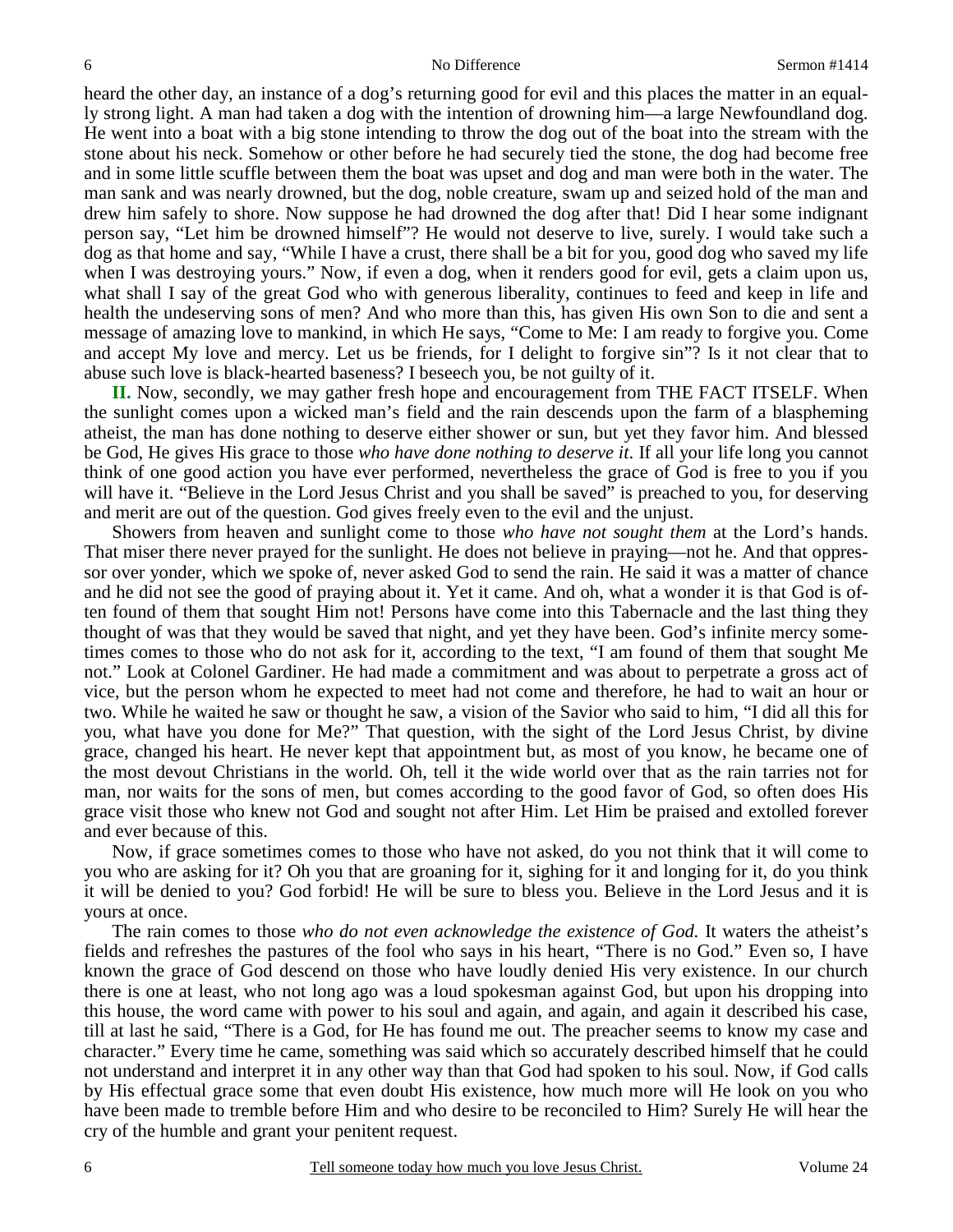The Lord sends the rain to some *that never thank Him for it*. "A heavy shower, William," says the fool. "Yes, Sir," says his pious servant, "God be thanked for it." "I do not know much about that, William. I dare say the wind had a good deal to do with it. I knew it would come, for the glass was down." So he ends that talk. Yes, but, dear friend, if God sends temporal blessings to those who do not thank Him, will He not give His grace to those of you who feel that you would bless Him forever if He would but save you? A good woman said, when she sought the Lord, "If He saves me He shall never hear the last of it, for I will praise Him as long as ever I live and then to all eternity." Well, now you may reckon quite surely that when a soul feels after that manner the Lord will not deny it the sun of His love, or the rain of His grace. He gives rain even to those whom He knows will remain thankless, will He not give His Spirit to those who will become His grateful children?

Remember, too, dear friends, that God gives this rain and this sunshine year after year. If I was very kind to a man and he treated me unthankfully I should think that I had a good deal of grace if I kept on being kind to him for a year. And supposing I kept on seven years, I fancy that I should think that I had endured a long enough trial of him and should get a little tired of being grieved by him—wouldn't you? Yet, look, God has sent sunshine and showers upon the fields of the wicked all their lives long. He has continued to be kind to them and yet He has not grown weary. Perhaps some of you are fifty years old and yet have never yielded to the love of God. Ah, you have been hearing sermons these fifty years. Perhaps you are getting on for seventy now. Why, you have heard tender words of love that went further than your ears and touched your conscience, but you have still held out against God. Oh, the patience of God to have borne with you from day to day! Now, if He has suffered you so long, and if tonight you turn to Him with purpose of heart and say, "I have had enough of this rebellion. Lord, I would be at peace with You," do you think that He will refuse you? Far from it, for His mercy endures forever.

One more remark on this, the sunshine which you saw today, I do not doubt, was as bright a sunlight as that which Joshua saw when he bade the sun stand still. And the showers that fell the other day, especially as it fell in these quarters and at Brixton, I should say were quite as plentiful as any downpour which our grandsires can remember. It is evident that the sun's fire is not burnt out and that the clouds are not exhausted. Well, it is so in heavenly things, for there the eternal fullness dwells. God has as much love as ever and as much grace as ever. And as a thousand years ago He poured forth His grace to convert the bad and the unjust, He is just as able to pour them out now upon the most guilty and the most worthless. His grace in conversion, pardon, adoption and preservation is as large as ever. Glory be to His blessed name, He still rains His bounties on the unjust. And that Christ who when we were dead in sins, died for us, and who, while we were yet sinners, manifested His great love to us—that Christ who came into the world to save sinners—still abounds in power to save and bless. And if you will go to Him (and oh, may His grace make you) you shall find it to be so.

**III.** Lest I should weary you, I will finish with the last head, under which I should like to MAKE THE EARTH, THE FLOWERS AND THE TREES WHICH HAVE BEEN WATERED AND WARMED, SPEAK TO YOU A LITTLE.

And first, I will suppose, dear friend, that you are here tonight and feel that you cannot pray—feel as if you could not come to God, could not do anything. The flowers say, "We are cheered by the sun and refreshed by the rain. We do nothing to deserve these blessings, *but we do long for them."* The little flowers say, "We do long for the rain." Look at them. They droop their heads during a long drought. See the grass, how brown it gets. See the leaves, how dry they are. See the earth, how chapped it is after a dry season. Now soul, do long for the mercy of God, pine for it, sigh for it, cry for it. God help you to do that. To be forgiven, to get the love of God shed abroad in your hearts, is not that worth having? Do pant for it, I say, as the flowers sigh for the rain and the sun.

And next, the flowers seem to say, *"Do turn to it."* If you keep a plant in your window, see how it grows the way the sun comes. Notice the trees, how they put out their branches sunward. See the sunflower how it turns its head in the direction of the sun. The flowers love the sun. If you cannot do anything to get divine grace, at least turn your head that way. Look that way. Long that way. Grow that way. You will receive it, it will not be denied. It will come to you. It *has* come to you if you already have begun to turn to it with longing gaze.

And then the flowers seem to say, *"Drink it in when it does come."* In January there was the crocus just peeping up from the soil and the sun shone on it and in gratitude it brought up from the deeps—from